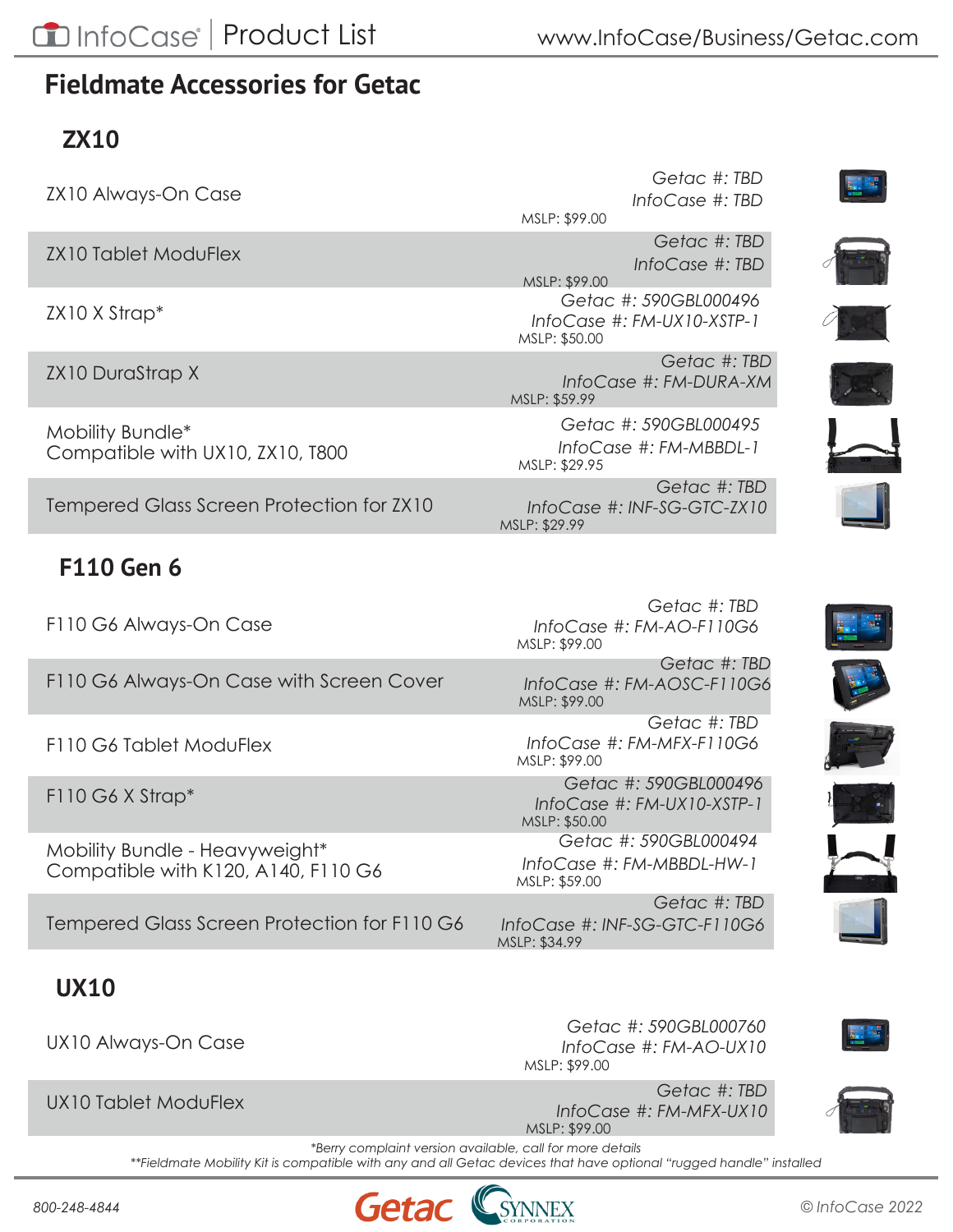UX10 X Strap\*

UX10 DuraStrap X

Mobility Bundle\* Compatible with UX10, T800

Tempered Glass Screen Protection for UX10

#### **Laptop and Tablet Accessories**

B360 ModuFlex Platform

S410 ModuFlex Platform

K120 Tablet ModuFlex

T800 Always-On Case

ZX70 DuraStrap

ZX70 Always-On Case

Waterproof Holster for T800 and ZX70

Mobility Bundle\* Compatible with UX10, T800

Mobility Bundle - Heavyweight\* Compatible with K120, A140, F110

Mobility Kit Compatible with B360, S410, K120, V110, UX10\*\*

## **Fieldmate Accessories for Getac**

Getac Fieldmate Backpack

*Getac #: 590GBL000496 [InfoCase #: FM-UX10-XSTP-1](https://www.infocase.com/Business/Getac/UX10/ux10-elastic-x-strap)* MSLP: \$50.00

*Getac #: TBD [InfoCase #: FM-DURA-XM](https://www.infocase.com/Business/Getac/UX10/ux10-durastrap-x)* MSLP: \$59.99

*Getac #: 590GBL000495 [InfoCase #: FM-MBBDL-1](https://www.infocase.com/Business/Getac/UX10/ux10-mobility-bundle)* MSLP: \$29.95

*Getac #: TBD [InfoCase #: INF-SG-GTC-UX10](https://www.infocase.com/Business/Tempered%20Glass/tempered-glass-screen-protection-for-getac)* MSLP: \$29.99

*[InfoCase #: FM-MFX-B360-PLFM](https://www.infocase.com/Business/Getac/B360/b360-moduflex-platform)*

*Getac #:590GBL000781*



*Getac #: 590GBL000495 [InfoCase #: FM-MBBDL-1](https://www.infocase.com/Business/Getac/fieldmate-mobility-bundle)* MSLP: \$29.95 *Getac #: 590GBL000494 [InfoCase #: FM-MBBDL-HW-1](https://www.infocase.com/Business/Getac/fieldmate-mobility-bundle-heavyweight)* MSLP: \$59.00 *[Getac #: 590GBL000493](https://www.infocase.com/Business/Getac/fieldmate-mobility-kit) InfoCase #: FM-MBKIT-1 Getac #:590GBL000516 [InfoCase #: FM-K120-MDFX](https://www.infocase.com/Business/Getac/K120/k120-moduflex)* MSLP: \$99.00 MSLP: \$99.95 *Getac #:TBD [InfoCase #: FM-MFX-S410-PLFM](https://www.infocase.com/Business/Getac/S410/s410-moduflex-platform)* MSLP: \$99.95 *Getac #:590GBL000632 [InfoCase #: FM-AO-T800](https://www.infocase.com/Business/Getac/T-800/t800-always-on-case)* MSLP: \$99.00 *Getac #:590GBL000781 [InfoCase #: IFC-FM-DURA-ZX70](https://www.infocase.com/Business/Getac/ZX70/durastrap-hand-strap-for-getac-zx70)*  MSLP: \$29.99 *Getac #: 590GBL000690 [InfoCase #: FM-AO-ZX70](https://www.infocase.com/Business/Getac/ZX70/zx70-always-on-case)* MSLP: \$99.00 *Getac #: 590GBL000688 [InfoCase #: FM-HLSTR-8IN-WR](https://www.infocase.com/Business/Getac/waterproof-holster)* MSLP: \$59.99

*Getac #: 590GBL000498*

*[InfoCase #: FM-DX-BKPK-GTLGO](https://www.infocase.com/Business/Getac/fieldmate-backpack)*



*\*Berry complaint version available, call for more details \*\*Fieldmate Mobility Kit is compatible with any and all Getac devices that have optional "rugged handle" installed*

MSLP: \$39.00

MSLP: \$129.00